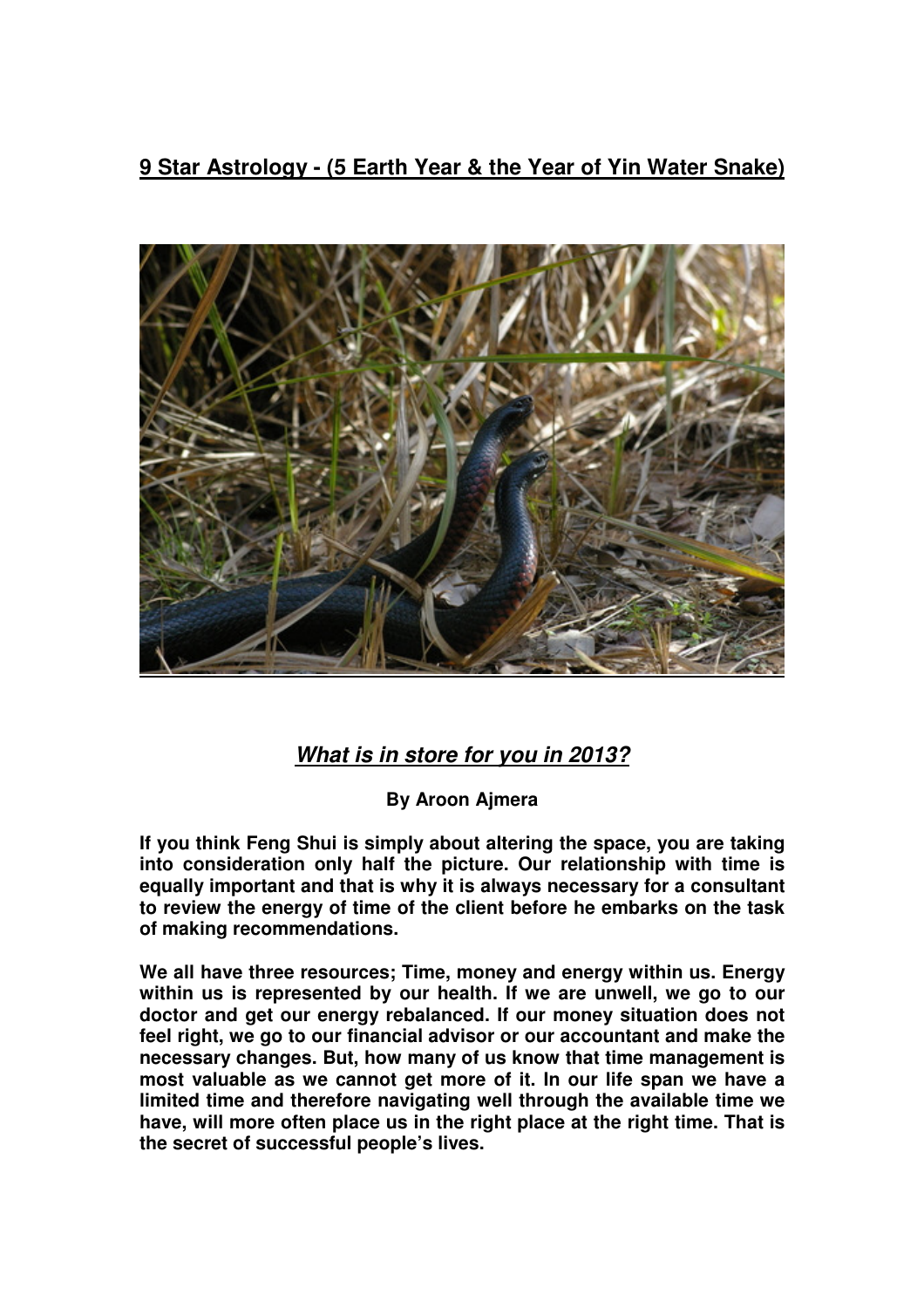**Nine Star Ki Astrology is a science that reveals how our own present energies connect with natural and cosmological energy cycles. It is useful to understand this elegant flow of Time, Space and Movement. Our movement is ruled by five energies in relation to our natal (birth) energies of time, within the space of our life's journey and the movement is the activity of our life force within the structure of this time and space, meaning our destiny.** 

**Knowledge of your own energy of time is like looking into a navigation system map in your car when you are travelling to see what lies ahead, which turns should we take, where do we have to stop, and where we may face problems and how to get round them.** 

 **Within the interplay of Yin and Yang, there exists the theory of five transformations based on the energy of solar system's nine planetary bodies, our earth's orbit around the sun and the influence of the sun in relation to the rotation of earth itself.** 

**These create the cycles of change-giving us annual cycle of 9 years, monthly cycle of 9 months and daily cycle of 9 days.** 

**The annual cycle moves one notch on 4th February each year-causing our natal (birth) energies of time moving into a different zone of one of the five elements. Each zone has certain elemental energies, which either nourish our birth sign, be nourished by our birth sign or conflicts with the birth sign. Our success or lack of it depends on the influence of this flow of energy and our ability to comprehend what each zone will offer us.** 

**Let us assume that you do not know your own character number (first number of the three which makes up your character), under the 9 Star Ki Astrology. It is easy to work it out. Just look at the year of your birth in the chart below and you will instantly find out your character number. Provided you are born on or after 4th February in that year, your star number is the one in the top column between 1 and 9. If your birth date is between 1st January and 3rd February of any given year in the chart, your character number will be the one at the top of the previous year of your birth. Once you know this-you will easily figure out the type of year you are likely to have through this article. Your star (character number) moves to a new zone on 4th February 2013 and will stay there until 3rd February of 2014.**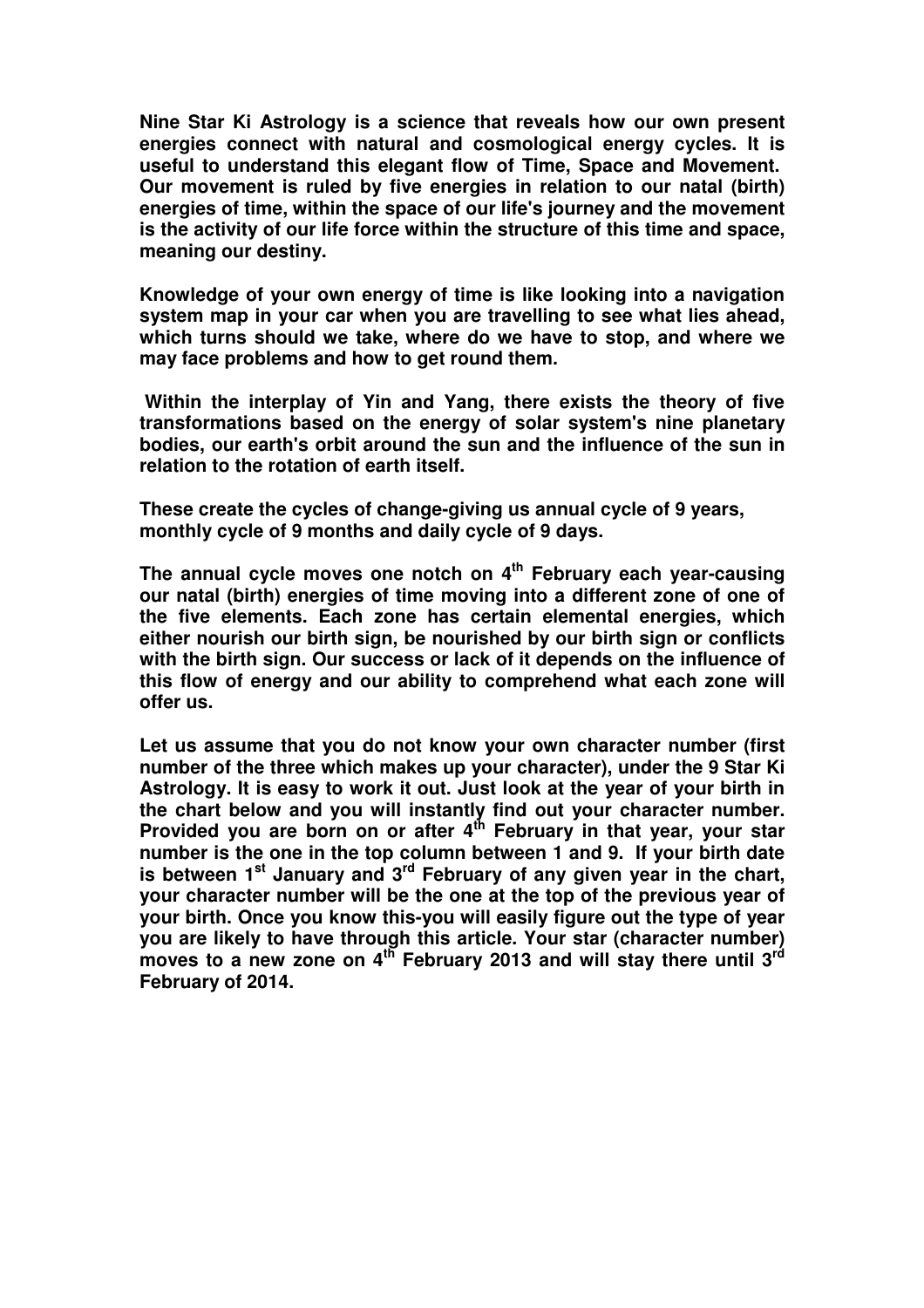| 9Fir | 8Eart | 7Meta | 6Meta | 5Eart | 4Woo | 3Woo | 2Eart | 1Wate |
|------|-------|-------|-------|-------|------|------|-------|-------|
| е    | h     |       |       | h     | d    | d    | h     |       |
| 1901 | 1902  | 1903  | 1904  | 1905  | 1906 | 1907 | 1908  | 1909  |
| 1910 | 1911  | 1912  | 1913  | 1914  | 1915 | 1916 | 1917  | 1918  |
| 1919 | 1920  | 1921  | 1922  | 1925  | 1924 | 1925 | 1926  | 1927  |
| 1928 | 1929  | 1930  | 1931  | 1932  | 1933 | 1934 | 1935  | 1936  |
| 1937 | 1938  | 1939  | 1940  | 1941  | 1942 | 1943 | 1944  | 1945  |
| 1946 | 1947  | 1948  | 1949  | 1950  | 1951 | 1952 | 1953  | 1954  |
| 1955 | 1956  | 1957  | 1958  | 1959  | 1960 | 1961 | 1962  | 1963  |
| 1964 | 1965  | 1966  | 1967  | 1968  | 1969 | 1970 | 1971  | 1972  |
| 1973 | 1974  | 1975  | 1976  | 1977  | 1978 | 1979 | 1980  | 1981  |
| 1982 | 1983  | 1984  | 1985  | 1986  | 1987 | 1988 | 1989  | 1990  |
| 1991 | 1992  | 1993  | 1994  | 1995  | 1996 | 1997 | 1998  | 1999  |
| 2000 | 2001  | 2002  | 2003  | 2004  | 2005 | 2006 | 2007  | 2008  |
| 2009 | 2010  | 2011  | 2012  | 2013  | 2014 | 2015 | 2016  | 2017  |
| 2018 | 2019  | 2020  | 2021  | 2022  | 2023 | 2024 | 2025  | 2026  |
| 2027 | 2028  | 2029  | 2030  | 2031  | 2032 | 2033 | 2034  | 2035  |

**Chart showing your birth sign or character number under 9 Star Ki Astrology– (Your key energy.)** 

**Now that you know your character number or birth star, and whether you are a 1 water person, or 2,5, or 8 earth person, or 3 or 4 wood person, 6 or 7 metal person or a 9 fire person, you can see where it will move to on 4th February 2013 in the following table.**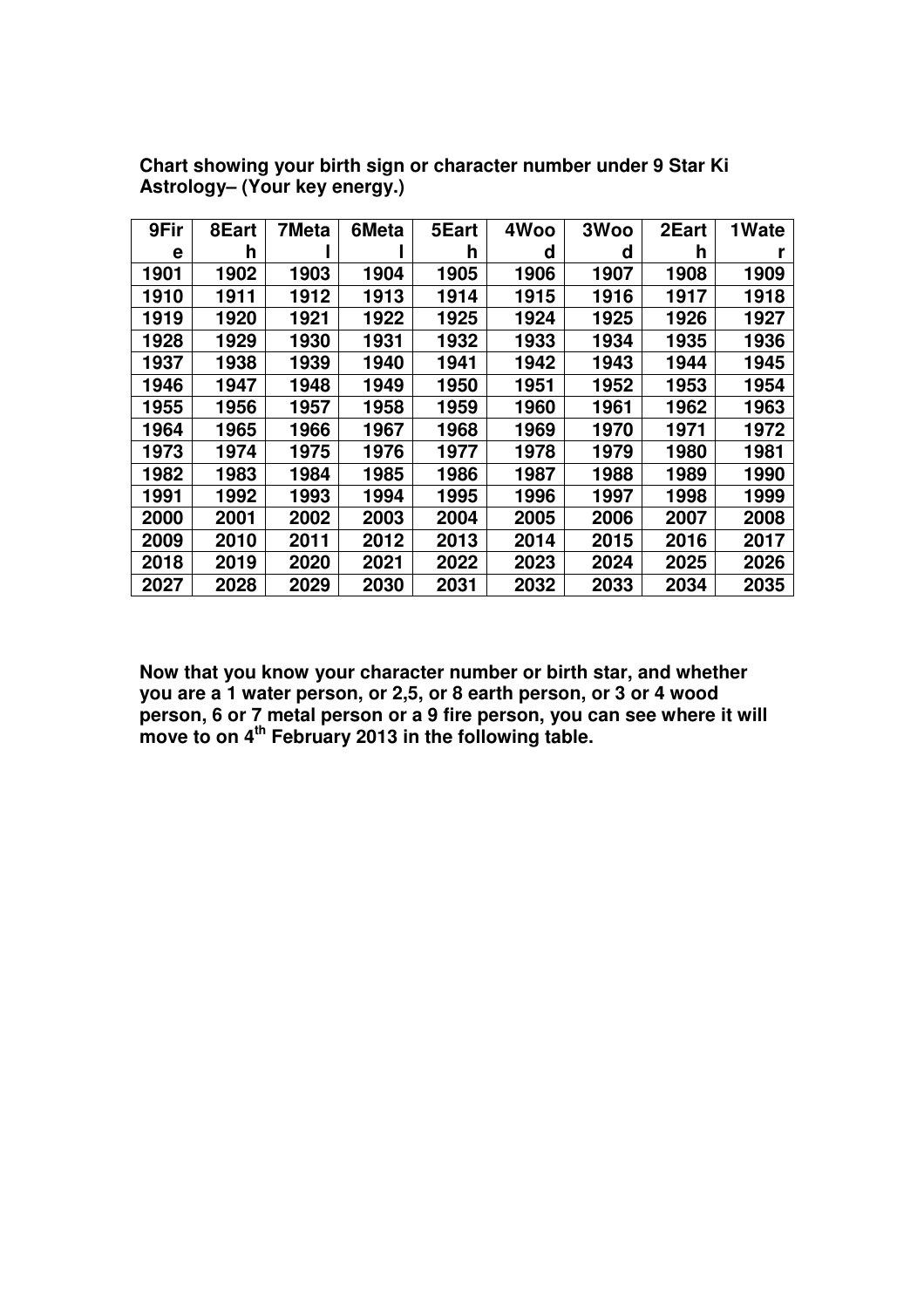**Year 2013-Locations of all 9 birth stars:** 

 **From 4th February 2013 to 3rd February 2014** 

**Table One-showing which zone your star occupies in Year 2013**

| Zone4             | Zone9             | Zone 2            |  |
|-------------------|-------------------|-------------------|--|
| 4                 | 9                 | $\mathbf 2$       |  |
|                   |                   |                   |  |
| Zone <sub>3</sub> | Zone <sub>5</sub> | Zone7             |  |
|                   |                   |                   |  |
| 3                 | 5                 | 7                 |  |
| Zone <sub>8</sub> | Zone1             | Zone <sub>6</sub> |  |
| 8                 |                   | 6                 |  |

**For reference only, the following table is the Universal Chart or Lo Shu Square showing how your birth sign moves each year from zone to zone: Each zone has certain qualities of energy (like zone 7 below has quality of energy of Abundance, joy and celebration). Each zone also elementally reacts to your birth star (it nourishes it, it is nourished by it, is controlled by it or it controls it). That is why although an earth person in zone 3 wood may expect good luck and growth in zone 3 wood, the zone 3 wood determines the circumstances. The element wood dominates the earth so getting what you expect may not be easy, if your element is controlled by the element of the zone you are in.** 

**The following diagram only shows the zone locations and how they move:**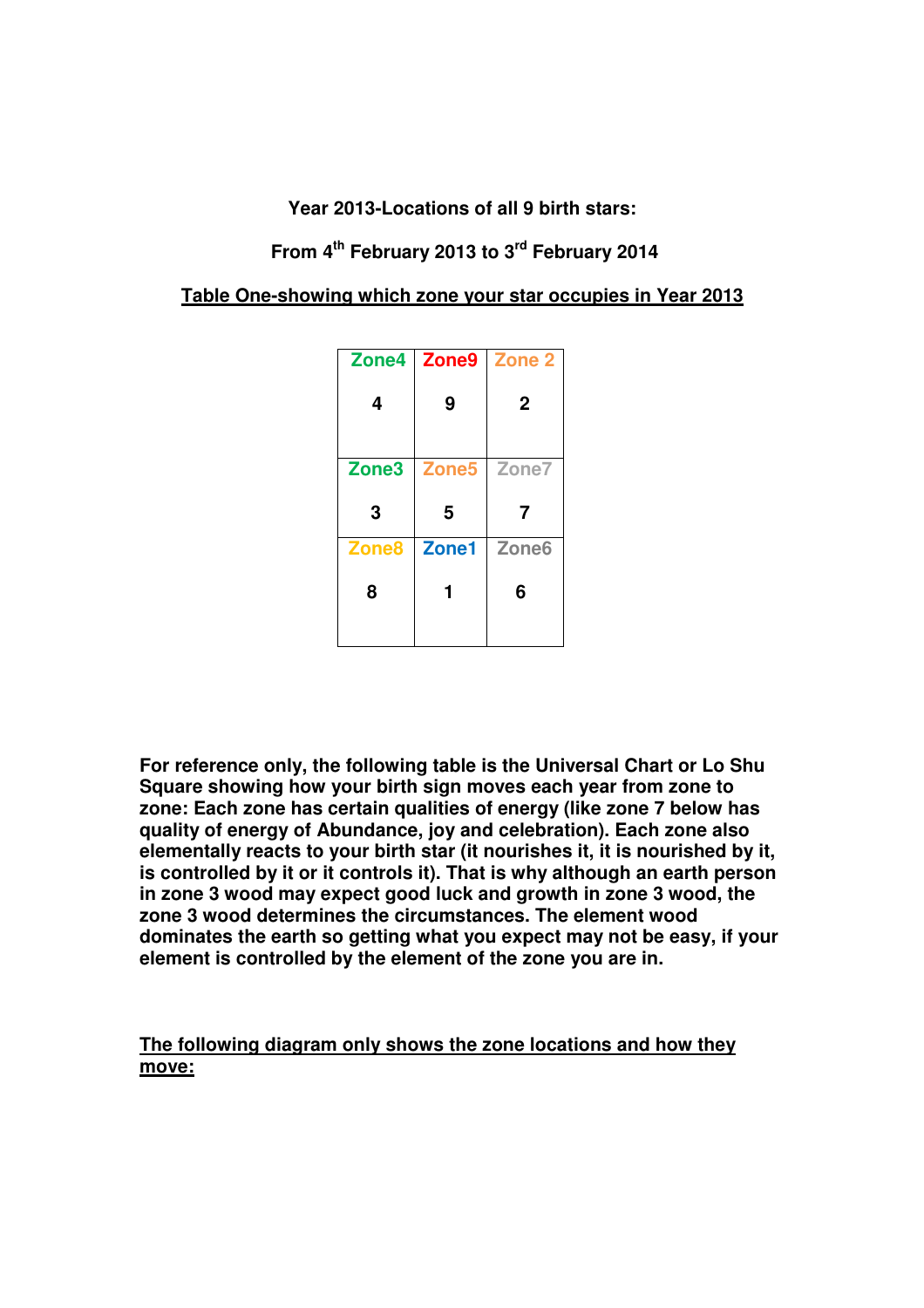

**(While reading the 9 paragraphs below, please look at the table 1 above of 2012)** 

**Moving from zone 1 to 2: for 2 Earth people, year 2012 was the time for self-nourishment, planning, research and looking into the future- as the 2 earth people were in the 1 water zone. Now they will be moving up in 2013 to 2 earth zone for planting the seeds for future growth and making some drastic changes in their methods of operations. They will be in their own house and comfortable through the year.. We are talking about people like Tom Cruise and Tony Blair. We can already see some new activities of Tom Cruise Shaping.** 



**Moving from zone 2 to 3: For 3 wood people, 2012 was the year of planting the seeds for future growth, to take advantage of the lucky year ahead. We are referring to Barack Obama. He did succeed in that. In 2013, he will have a chance to be in the year of new projects, good luck and growth. He is now visiting the elemental zone of his own sign (3 Wood). He is already feeling the urge to do better than in 2012 and it is now time to grab the opportunities which come his way. His primary task is to deal with the 'Gun' control rules amendment.** 

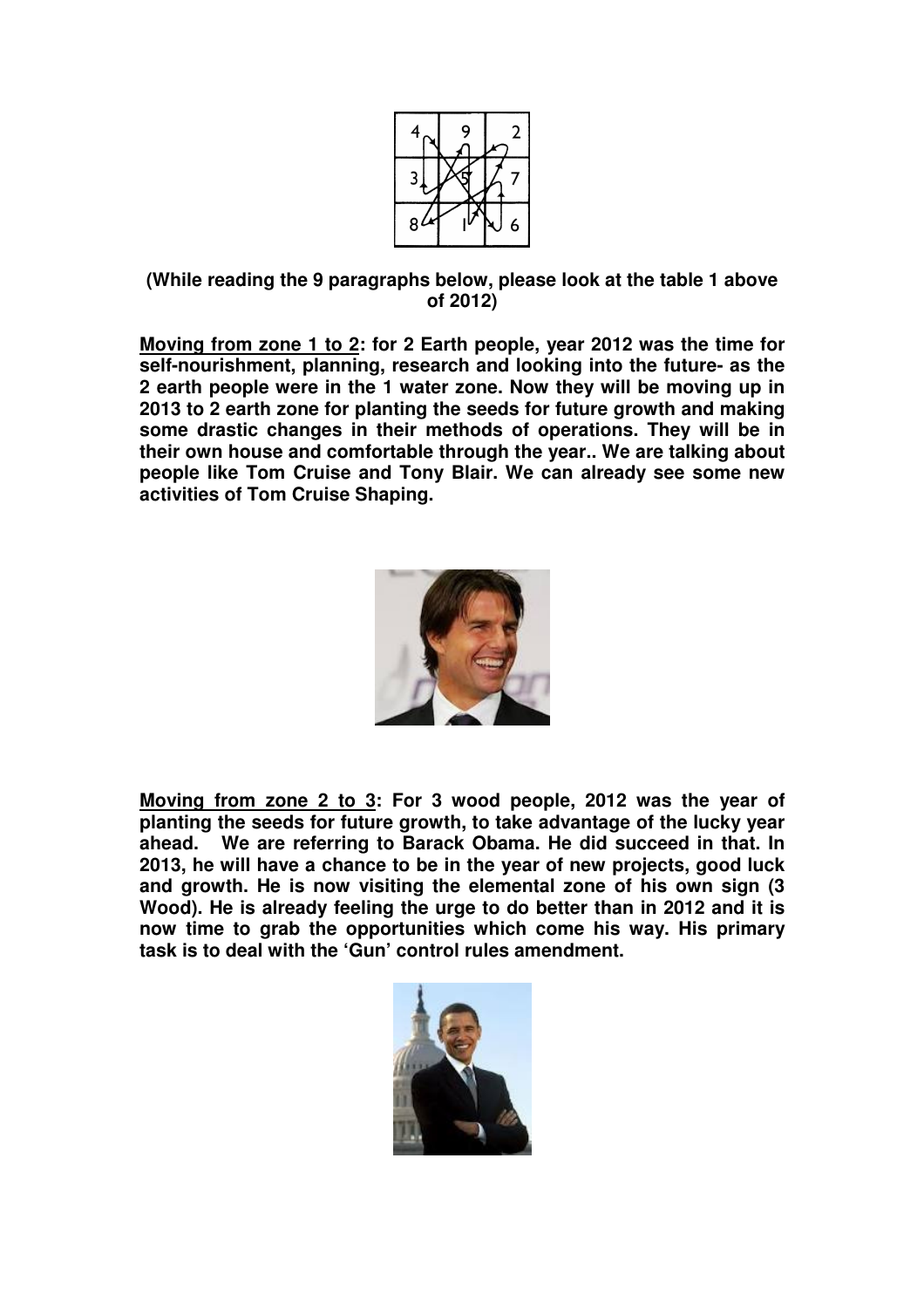**Moving from zone 3 to 4: 4 wood people were in zone 3 wood in 2012, the zone for getting the potential benefits of good luck, new projects and natural growth. Here we are talking about Andy Murray and Novak Djokovic. Their activities will pick up the momentum in 2013 as they move into 4 wood zone of accelerated growth and lucky new projects. This zone 4 is also known to be a zone creating movement without stability. They both need to remain grounded. One who is less grounded will lose the Australian open for which they are both poised to battle.** 



**Moving from zone 4 to 5: 5 earth people had two years of good luck, growth and new projects. They will enter zone of 5 earth, where they will be very comfortable to a great extent as they will be entering the zone of the element which brings them to the center of everyone's focus. They will have a year of being the centre of attention, though it will be an unpredictable year of ups and downs like a roller coaster ride. The famous 5 metal star is our Richard Branson of Virgin Airlines and Trains for which things were outside his control recently but will now be stabilized.** 



**Moving from zone 5 to 6: in 2013, 6 Metal people move into 6 metal zone known as heaven. They will be reaping the benefits of all the hard work in the previous three years and will feel like being in the harvest field. They will have to work hard but they will enjoy seeing the fruits. It is a**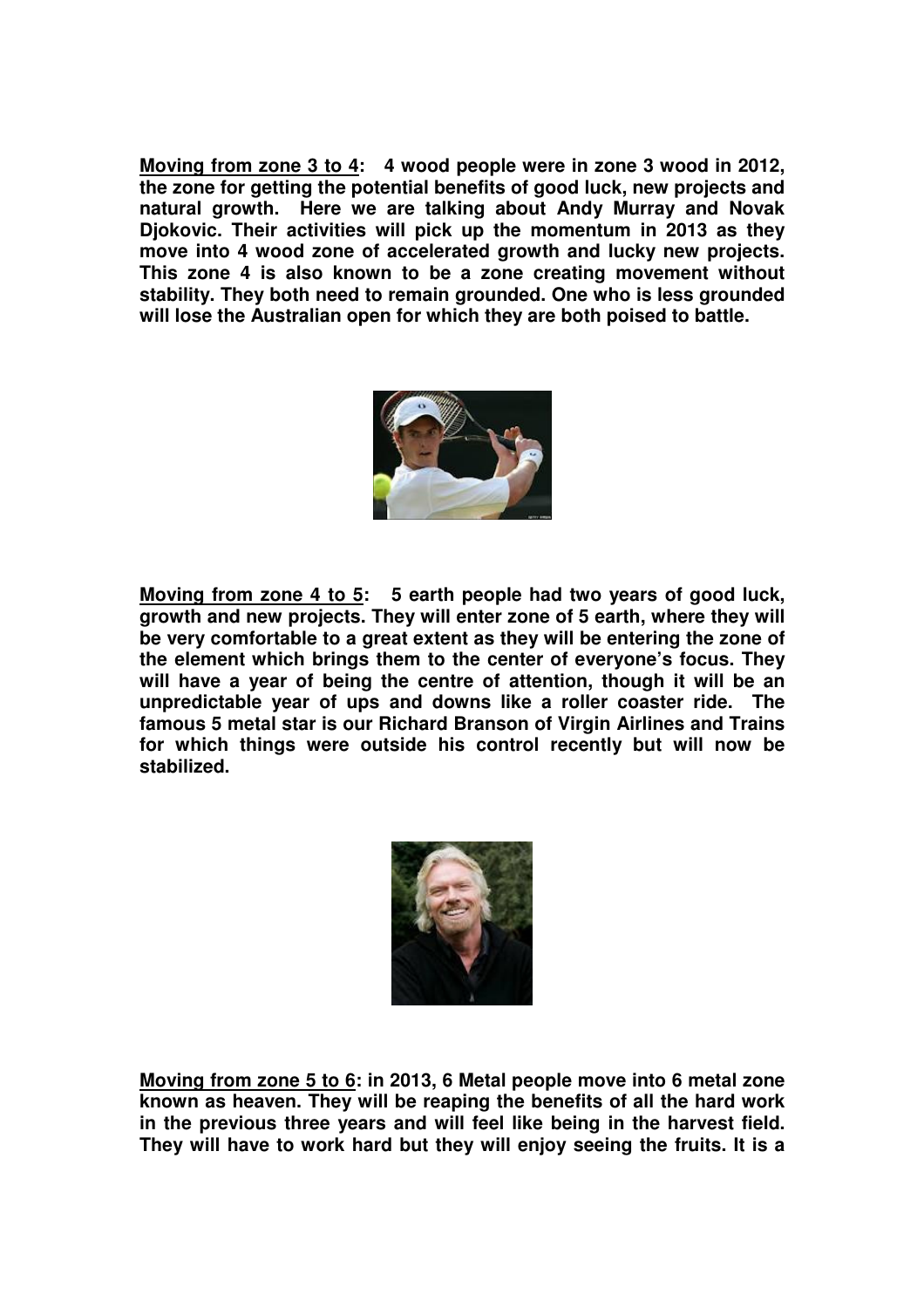**profitable and rewarding zone and the rewards can be tangible or intangible. This energy will affect Carla Bruni and Nicole Kidman.** 



**Moving from zone 6 to 7: 7 Metal people move into 7 metal zone, the zone of abundance, joy and celebration. – The following will benefit through the year- David Cameron and Nick Clegg. It will be a year of relaxation in their own house in spite of some differences in policy issues on which labour party is rejoicing.** 



**Moving from 7 to 8: 8 Earth people are moving into the zone of 8 earth, known as 8 mountain. . They will become quiet and experience the stillness and calm, as if they are in a cave. It will be advisable for them to be less communicative so that they can do more of self-reflection and inward research as to which direction they are going from here. We are talking about the likes of Mitt Romney, Hillary Clinton and Elton John. For them it will be a year of calm before the storm.** 

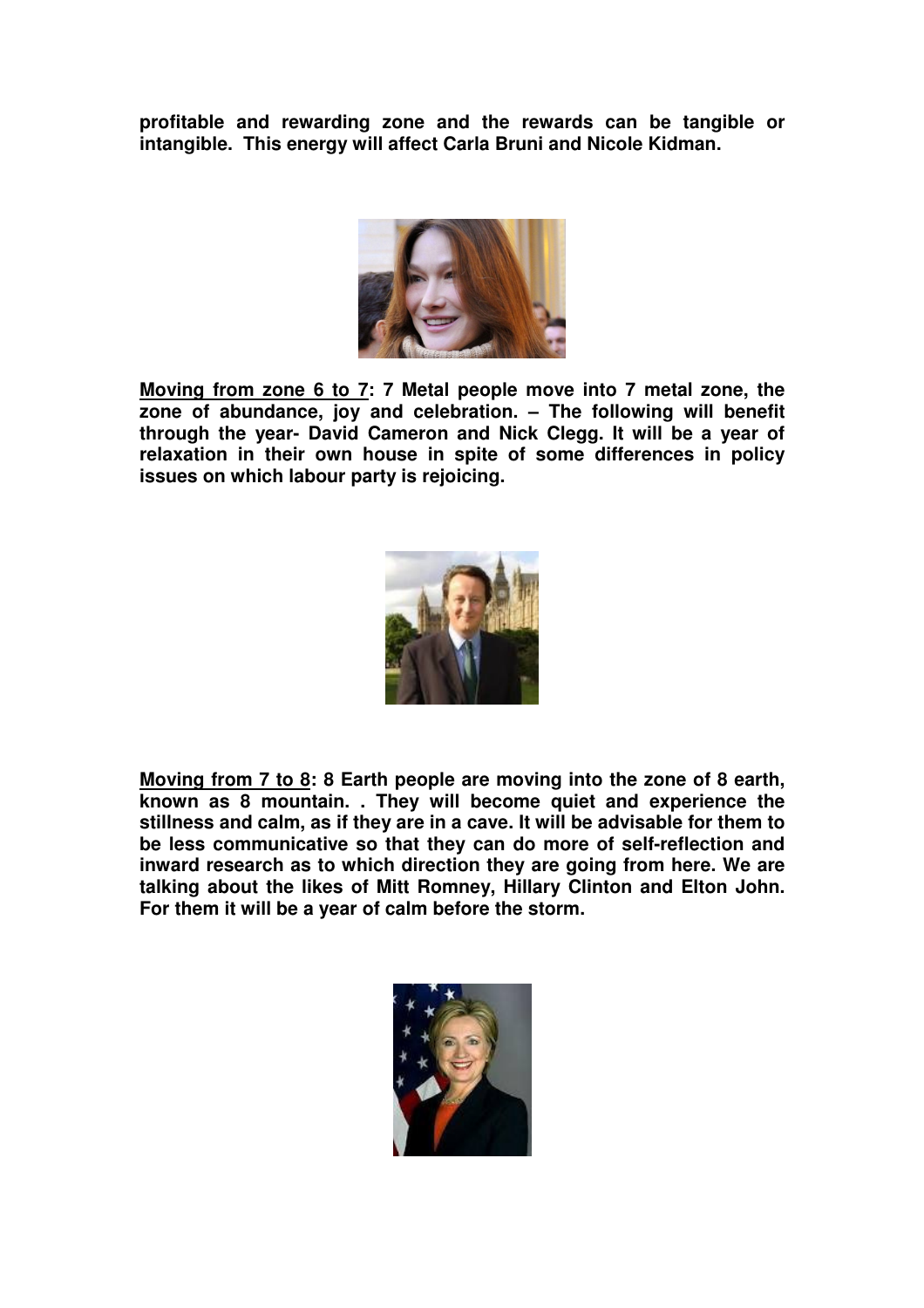**Moving from zone 8 to 9: 9 Fire people will get into 9 Fire zone – They will be not only be in their own home but will also get greater exposure with fame and recognition. The fame can be positive or negative and the universe will place them under a magnifying glass to see their capabilities.-This can create a very busy 2013 for them, one way or the other. Time will be an issue. Famous 9 fire stars are Bruce Willis and Bill Clinton and Bill Gates.** 



**Moving from zone 9 to 1: 1 water people will enter the zone of 1 water – after a hectic year in the 9 fire house in 2012. What a sigh of relief .in lowest activity year 2013... They will be involved in planning, desk work and contemplating about the future. The famous 1 water stars are Nelson Mandela and Nicolas Sarcozy..Nelson Mandela was surely in limelight in 2012 with his health issues.** 



**I am sure now you will all be able to easily predict the energy of your own time for 2013 in advance and be ready for what to expect.** 

**Aroon Ajmera is the author of Feng Shui & Your Home, Feng Shui & Your Office, Feng Shui living and Feng Shui Astrology Made Easy.** 

**Visit his website created with passion: www.fengshuiglobal.co**